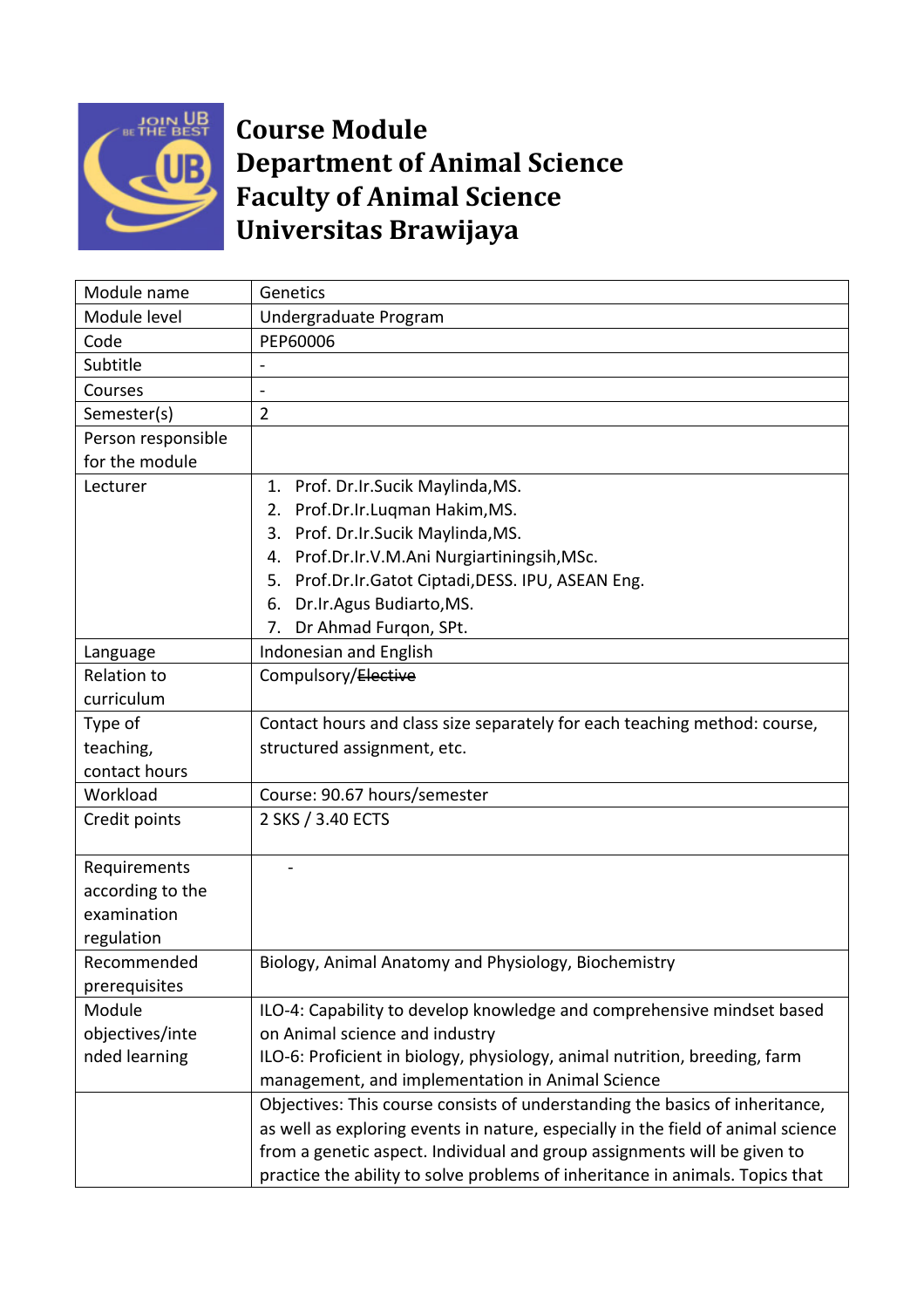|                  | will be discussed are: history and development of Genetics, Mendelian Law   |
|------------------|-----------------------------------------------------------------------------|
|                  | and Inheritance Patterns of Monohybrid and Dihybrid Traits, Deviations of   |
|                  | Mendel's Law, Genetic Matter (Cells, Chromosomes, Genes, RNA and DNA),      |
|                  | Abnormalities due to chromosomal abnormalities, Sex Determination,          |
|                  | Sequencing and Cross Moving, Multiple Alleles, Probability theory, Basis of |
|                  | population genetics, Polygen, and Basis of Genetic engineering.             |
|                  | Knowledge: able to explain and discuss various genetic science theories and |
|                  | genetic materials.                                                          |
|                  | Skills: Cognitive- able to explain the genetic science theories.            |
|                  | Phsycomotoric- able to analyze and present the meaning of genetics          |
|                  | theories, population genetics, and genetic manipulation.                    |
|                  | Competences: able to explain and apply genetic science the field of animal  |
|                  | science.                                                                    |
| Content          | Courses:                                                                    |
|                  | 1. Able to study and understand various theories of genetic science         |
|                  | 2. Able to understand and follow the development of genetic science and     |
|                  | its application in the field of animal science                              |
|                  | 3. The topics include:                                                      |
|                  | 4. Introduction                                                             |
|                  | 5. Mendel's Law (Inheritance of monohybrid and dihybrid)                    |
|                  | <b>Mendel's Law Deviations</b><br>6.                                        |
|                  | 7. Genetic Material (cells, chromosomes, genes, DNA, and RNA)               |
|                  | 8. Mutations                                                                |
|                  | 9. Sex determination, sequencing, and crossing over                         |
|                  | 10. Dual alleles                                                            |
|                  | 11. Polygen, Qualitative and quantitative characteristics                   |
|                  | 12. The theory of opportunity                                               |
|                  | 13. Introduction to population genetics                                     |
|                  | 14. Changes in gene frequency and Hardy Weinberg's Law                      |
|                  | 15. Introduction to genetic manipulation                                    |
| Study and        | 1. Midterm exam                                                             |
| examination      | 2. Final term exam                                                          |
| requirements and | 3. Structured assignment and quiz                                           |
| forms of         | 4. Group assignment                                                         |
| examination      |                                                                             |
|                  | How to score:                                                               |
|                  | Midterm exam 35%                                                            |
|                  | Final term exam 35%<br>$\blacksquare$                                       |
|                  | Structured assignment and quiz 15%                                          |
|                  | Group assignments 15%                                                       |
|                  | $A:80 <$ Final Score $\leq 100$                                             |
|                  | $B+$ : 75 < Final Score $\leq 80$                                           |
|                  |                                                                             |
|                  | $B:69 <$ Final Score $\leq 75$                                              |
|                  | $C+$ : 60 < Final Score $\leq 69$                                           |